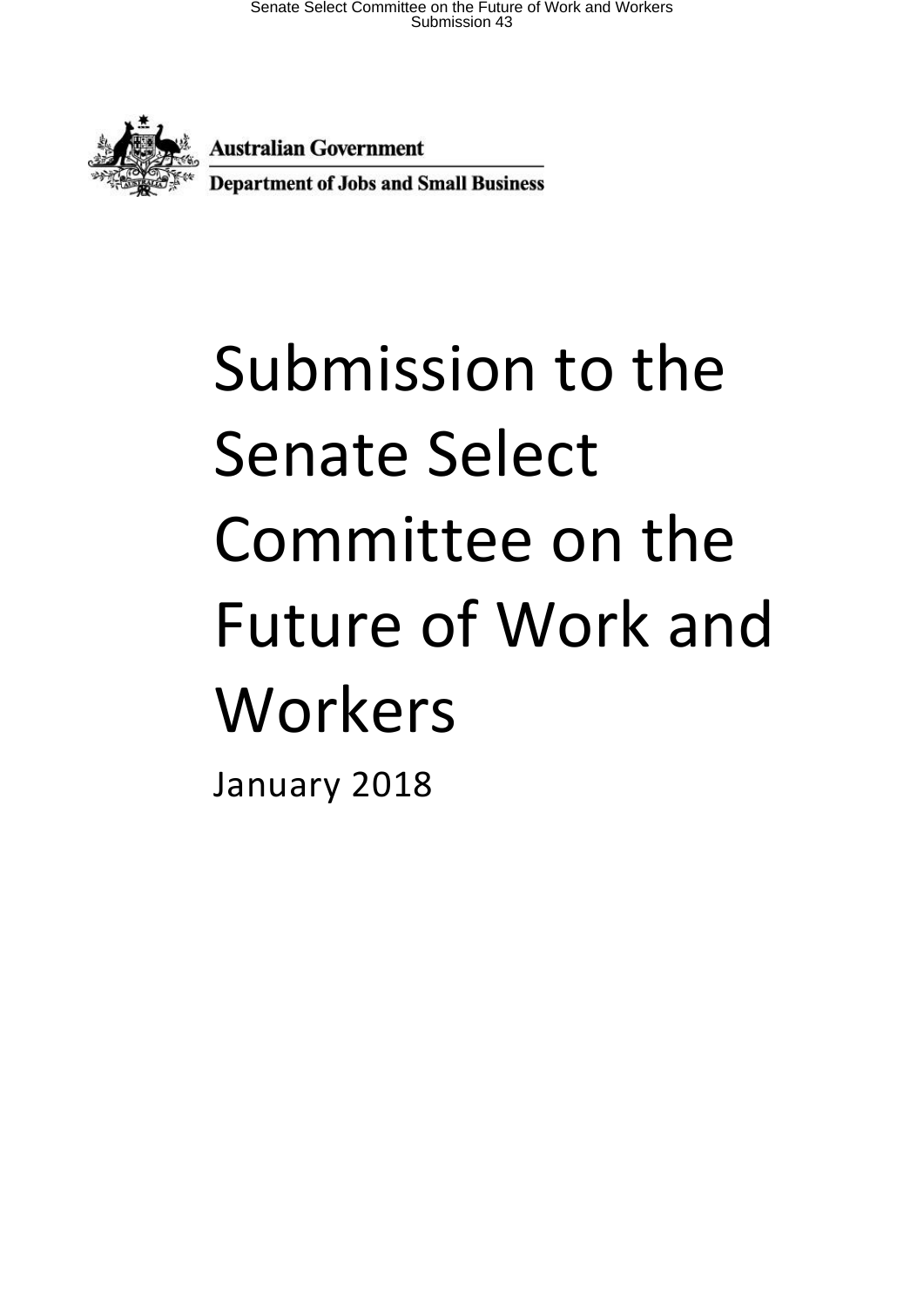# **Contents**

| 1. |                                                                 |
|----|-----------------------------------------------------------------|
| 2. |                                                                 |
|    |                                                                 |
|    | Reasons to be cautious about predictions of mass unemployment 3 |
|    |                                                                 |
| 3. |                                                                 |
|    |                                                                 |
|    |                                                                 |
| 4. |                                                                 |
|    |                                                                 |
|    |                                                                 |
|    |                                                                 |
| 5. |                                                                 |
| 6. |                                                                 |
|    |                                                                 |
|    |                                                                 |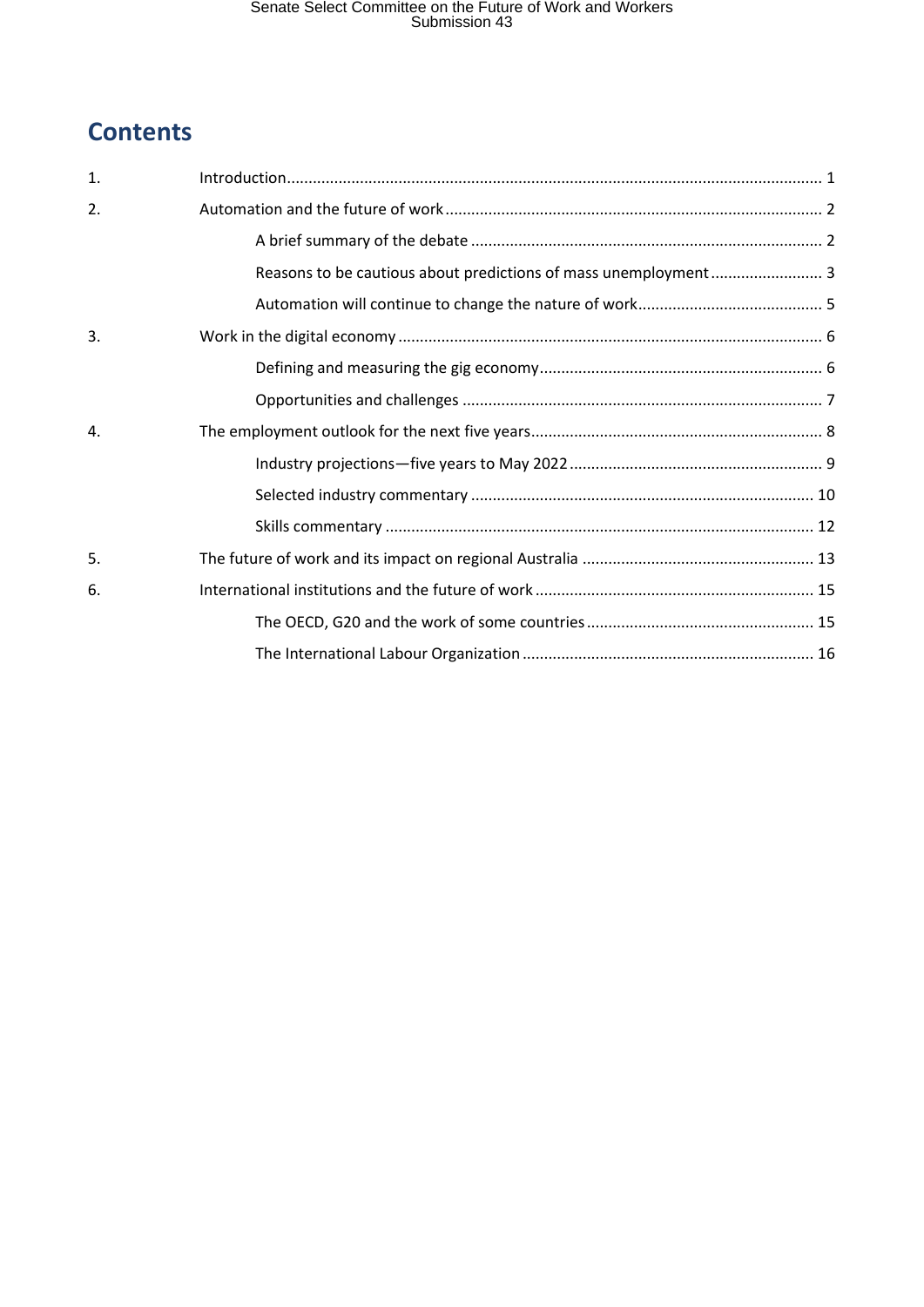## <span id="page-2-0"></span>**1. Introduction**

The Department of Jobs and Small Business (the Department) welcomes the opportunity to make a submission to the Senate Select Committee on the Future of Work and Workers inquiry into the impact of technological and other change on the future of work and workers in Australia.

Australia's labour market has been shaped by significant technological and other changes over the last half century. This includes globalisation, demographic shifts, and unprecedented technological advances in communications and transportation. These and other influences have affected the industrial makeup of our economy and the nature of our workforce.

In this submission, the Department comments on the possible impact of a new wave of technological progress on the labour market, including developments in automated technologies and the emergence of digital platforms. We also outline industry employment projections for the next five years, including a focus on regional Australia, as well as what key international institutions are doing on the future of work.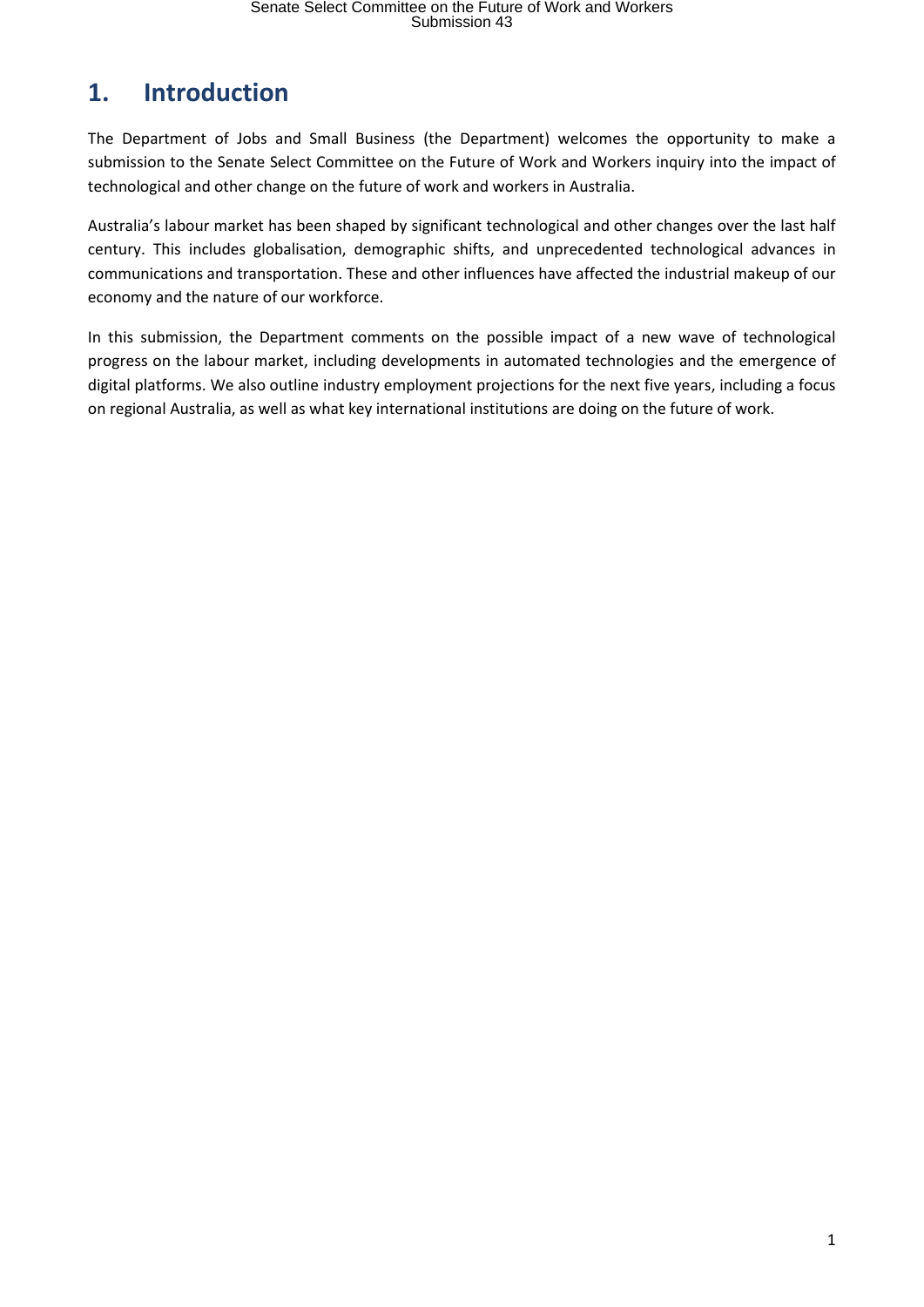## <span id="page-3-0"></span>**2. Automation and the future of work**

Economists in many advanced economies are currently debating the impact of automation technologies on the future of work. Some believe that recent breakthroughs in artificial intelligence and dexterous, adaptive, robotics may eliminate jobs on an alarming scale, potentially leading to rising unemployment and widening inequality. Others, including some leading Australian economists, argue there is little evidence to support these predictions, and say history shows technology has always created more work than it has displaced.

#### <span id="page-3-1"></span>**A brief summary of the debate**

Carl Frey and Michael Osborne of Oxford University published a widely cited study on the vulnerability of jobs to automation in 2013. <sup>1</sup> The authors ignited contemporary anxieties about technology-induced unemployment when they examined the probability of computerisation of 702 occupations and found 47 per cent of workers in the United States were in jobs at high risk of being automated within 10 to 20 years. Workers most likely to be 'substituted by computer capital', according to Frey and Osborne, include those in transportation and logistics occupations, as well as workers in office and administrative support.

Two Australians studies in 2015 used similar methodology. The first, published by the Committee for the Economic Development of Australia (CEDA), reported that 40 per cent of jobs would be lost to computerisation and automation in the next 10 to 15 years.<sup>2</sup> In the second study, the Office of the Chief

1

| 20 highest automation scores |                     | <b>20 lowest automation scores</b> |                            |  |
|------------------------------|---------------------|------------------------------------|----------------------------|--|
| Occupation                   | Automation<br>score | Occupation                         | <b>Automation</b><br>score |  |
| Telemarketers                | 99.0                | <b>Dietitians</b>                  | 0.4                        |  |
| <b>Bank workers</b>          | 97.8                | Hotel managers                     | 0.4                        |  |
| <b>Bookkeepers</b>           | 97.7                | <b>Education advisers</b>          | 0.4                        |  |
| Accounting clerks            | 97.2                | <b>Psychologists</b>               | 0.5                        |  |
| Product quality              | 97.0                | <b>Dental practitioners</b>        | 0.5                        |  |
| Payroll clerks               | 97.0                | Speech professionals               | 0.6                        |  |
| Checkout operators           | 96.9                | <b>Education managers</b>          | 0.7                        |  |
| Other clerical workers       | 96.7                | School principals                  | 0.7                        |  |
| Insurance investigators      | 96.6                | <b>ICT</b> business analysts       | 0.7                        |  |
| Library assistants           | 96.3                | Secondary teachers                 | 0.8                        |  |
| Other sales assistants       | 96.2                | Podiatrists                        | 0.8                        |  |
| Switchboard operators        | 96.1                | Occupational therapists            | 0.8                        |  |
| General clerks               | 96.0                | Chiropractors                      | 0.8                        |  |
| Inquiry clerks               | 95.9                | Special educ, teachers             | 1.1                        |  |
| <b>Secretaries</b>           | 95.4                | Agricultural scientists            | 1.1                        |  |
| Product assemblers           | 95.2                | Pharmacists                        | 1.2                        |  |
| Keyboard operators           | 95.1                | Ministers of religion              | 1.3                        |  |
| <b>Jewellers</b>             | 95.0                | <b>ICT</b> trainers                | 1.4                        |  |
| Debt collectors              | 95.0                | <b>Training professionals</b>      | 1.4                        |  |
| Garden labourers             | 95.0                | Office managers                    | 1.4                        |  |

**Top and bottom 20 occupations by automation susceptiblity, 2014** 

*Source:* Department of Industry, Innovation and Science

Economist at the Department of Industry, Innovation and Science found 44 per cent of jobs were at risk.<sup>3</sup>

In contrast, two more recent studies have more conservative conclusions. In 2016, the Organisation for Economic Co-operation and Development (OECD) examined data from its 21 member countries and found that, on average, just nine per cent of jobs were are at risk of being automated (including nine per cent in the United States, compared with 47 per cent in the Frey and Osborne study).<sup>4</sup> Differing methodology explains this more modest outlook. Unlike the OECD, Frey and Osborne assumed advances in technology would replace entire occupations, rather than some of the tasks performed in those occupations. Another study by economists at the University of Melbourne took a similar 'task-based' approach and also found that approximately nine per cent of Australian workers are at high risk of their jobs being automated.<sup>5</sup>

<sup>1</sup> Carl Frey and Michael Osborne, *The Future of Employment: How Susceptible are Jobs to Computerisation?*, Oxford Martin School, University of Oxford, September 2013.

<sup>2</sup> Hugh Durrant-Whyte et al, 'The impact of computerisation and automation on future employment', *Australia's Future Workforce?*, Committee for the Economic Development of Australia (CEDA), June 2015.

<sup>&</sup>lt;sup>3</sup> Daniel Edmonds and Timothy Bradley, 'Mechanical boon: will automation advance Australia?', *Research Paper 7/2015*, Office of the Chief Economist, Department of Industry, Innovation and Science, October 2015.

<sup>4</sup> Melanie Arntz, Terry Gregory and Ulrich Zierahn, 'The Risk of Automation for Jobs in OECD Countries: A Comparative Analysis', *OECD Social, Employment and Migration Working Papers No 189*, June 2016.

<sup>5</sup> Jeff Borland and Michael Coelli, 'Are Robots Stealing Our Jobs?', *The Australian Economic Review*, volume 50, number 4, December 2017.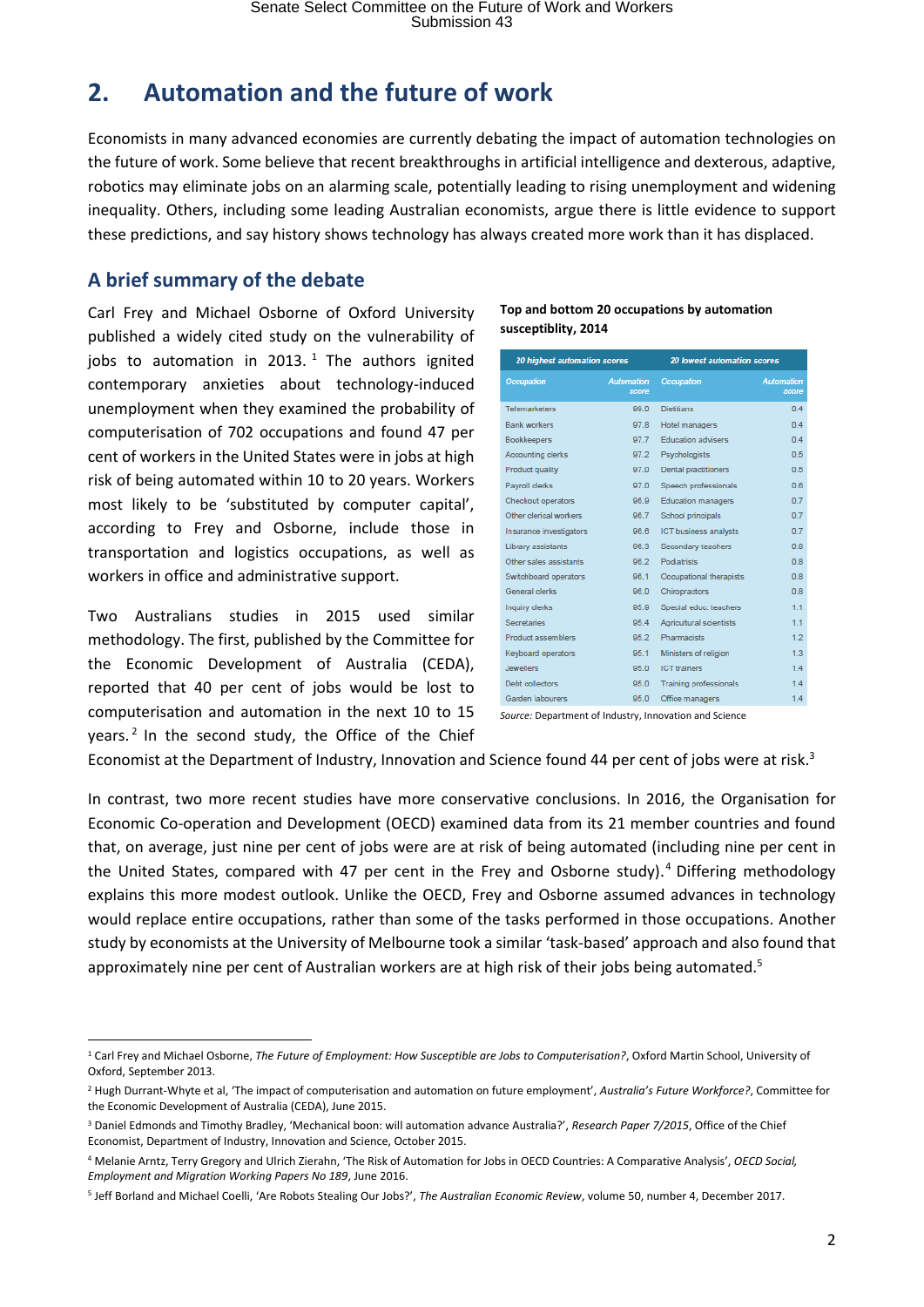#### <span id="page-4-0"></span>**Reasons to be cautious about predictions of mass unemployment**

#### **History may be a lesson**

Throughout history, periods of transformative technological change have always caused anxiety about the ongoing utility of human labour. As *The Economist* noted, these concerns go as far back as two centuries ago when Britain was industrialising. While we now call this period the industrial revolution, at the time there was only talk of the 'machinery question'. According to economist David Ricardo in 1821, the question concerned the 'influence of machinery on the interests of the different classes of society' and in particular the 'opinion entertained by the labouring class, that the employment of machinery is frequently detrimental to their interests'.<sup>6</sup>

More than 100 years later, during a period of innovations such as electricity and the telephone, English economist John Maynard Keynes warned of a 'new disease' of 'technological unemployment'.<sup>7</sup> As factories were introducing machines in the 1960s, United States President John F Kennedy declared the major challenge of the decade was to 'maintain full employment at time when automation...is replacing men'.<sup>8</sup> Similar anxieties occurred in the 1980s with the advent of personal computers.

While technology has displaced many jobs in the past, predictions of mass unemployment have never eventuated. This is because productivity growth associated with technological innovation has always created more jobs than it has displaced. According to research by economists David Autor of the Massachusetts Institute of Technology and Anna Salomons of the Utrecht University School of Economics, where jobs have been displaced by new technologies, efficiency gains—such as lower prices for consumers and higher wages for the remaining workers—have generated demand and employment in new industries.<sup>9</sup> History has also shown that automation redefines some jobs, rather than eliminating them. The introduction of automated teller machines (ATMs), for example, meant bank employees were required to undertake new, less routine tasks, such as providing customer service.

As the Productivity Commission noted in its recent productivity review:

Effective labour markets do not stand still. Occupations, skills and jobs come … and they go. More than a century ago, lamplighters, icemen, and telegraph operators fell into decline. In the middle of the last century, dunny men and bread delivery vans became a less familiar sight on our streets. Towards the end of the century, switchboard operators, typists and TV repairmen became rarer and rarer. Travel agents, bank tellers and supermarket cashiers still exist as occupations, but opportunities in these occupations are diminishing. The falling cost of technology relative to wages was in part responsible for these shifts, while for others, new services simply superseded old ways of delivery.

No matter how transformative the telephone, electricity, indoor plumbing, refrigeration or personal computing have been (and in productivity terms, all have been more transformative than the digital revolution, so far) no technology (nor aggregation of them) has succeeded in removing people's capacity and desire to work. In fact, history has shown that over the long run, technology has been a friend to many employees, removing jobs that are often unpleasant, physically tiring, dangerous or tedious. Overall employment persistently grew despite these fundamental technology changes, as did wage rates. $10$ 

<sup>1</sup> <sup>6</sup> Tom Standage, 'The return of the machinery question', *The Economist*, 25 June 2016.

<sup>7</sup> John Maynard Keynes, *Economic Possibilities for Our Grandchildren*, 1930.

<sup>8</sup> Tom Standage, above n 6.

<sup>9</sup> David Autor and Anna Salomons, 'Robocalypse Now—Does Productivity Growth Threaten Employment?', European Central Bank Annual Conference, Sintra, Portugal, 27 June 2017, p 5.

<sup>10</sup> Productivity Commission, 'Digital Disruption: What do governments need to do?', *Research Paper*, June 2016, p 87.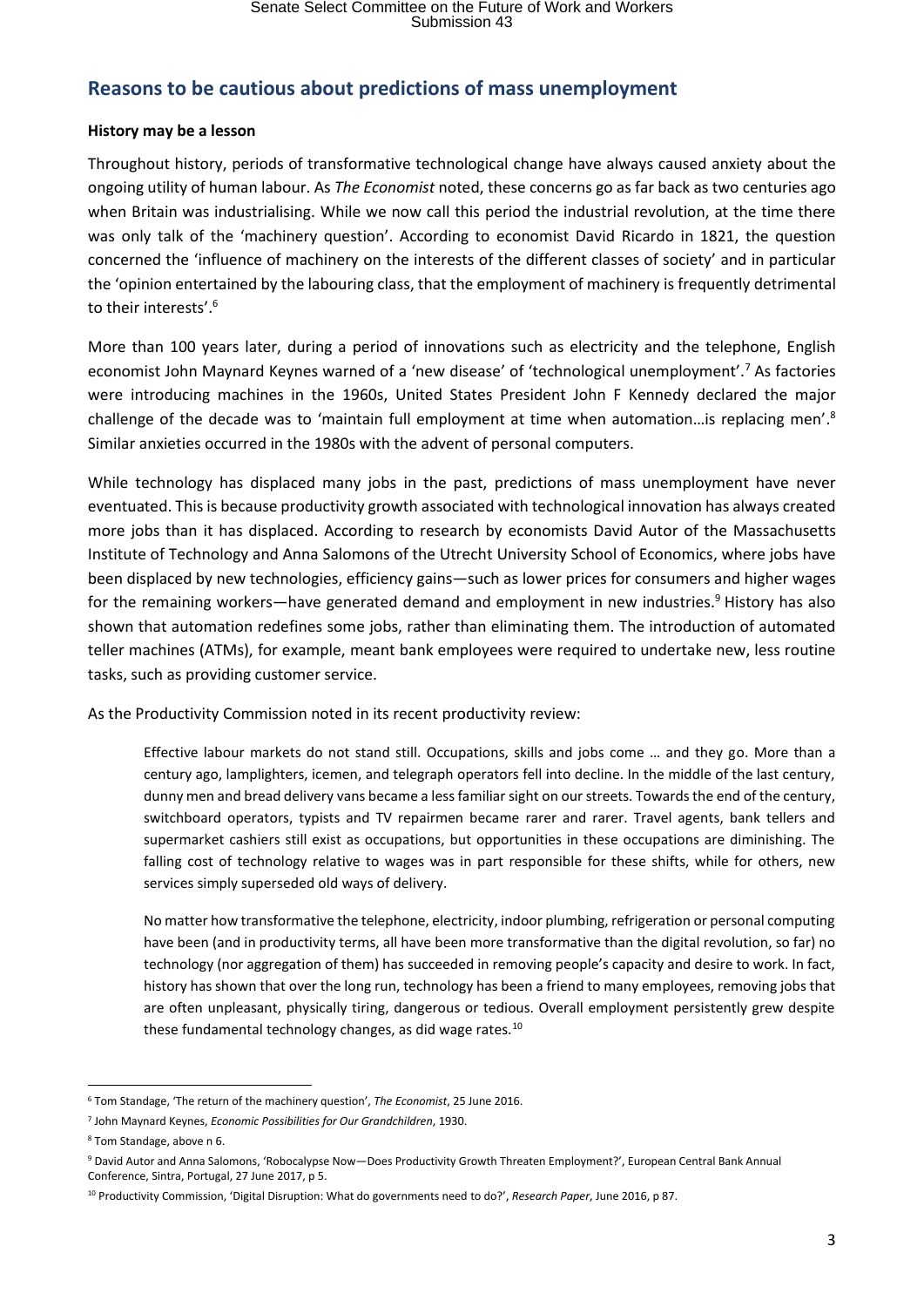## Senate Select Committee on the Future of Work and Workers<br>Submission 43

#### **There are limits to what we can automate**

Just because it is feasible to automate a job or task does not mean it will be automated. Sometimes the cost of doing so, relative to wages, may be prohibitive. Jobs that remain difficult, and costly, to automate include those involving social interaction (such as child and aged care) or creative intelligence (such as architecture), and occupations that are highly unpredictable (such as plumbing and gardening).

#### **There is no evidence that technology is displacing work in Australia**

Recent research by economists Jeff Borland and Michael Coelli of the University of Melbourne, found no evidence of an accelerating effect of technological change on the Australian labour market.<sup>11</sup> Despite significant increases in the use of computer-based technologies over the decades, the aggregate hours worked in Australia have not decreased and the pace of change and job turnover in the labour market has not accelerated. In addition, according to the Productivity Commission, Australia's employment to population ratio has not declined, nor has the unemployment rate trended upwards, despite the automation of many tasks over a long period of time.<sup>12</sup>



**Employment to population ratio and unemployment rate, 1901–2016**

*Source*: Productivity Commission (2016)

<sup>1</sup> <sup>11</sup> Jeff Borland and Michael Coelli, above n 5.

<sup>&</sup>lt;sup>12</sup> Productivity Commission, above n 10.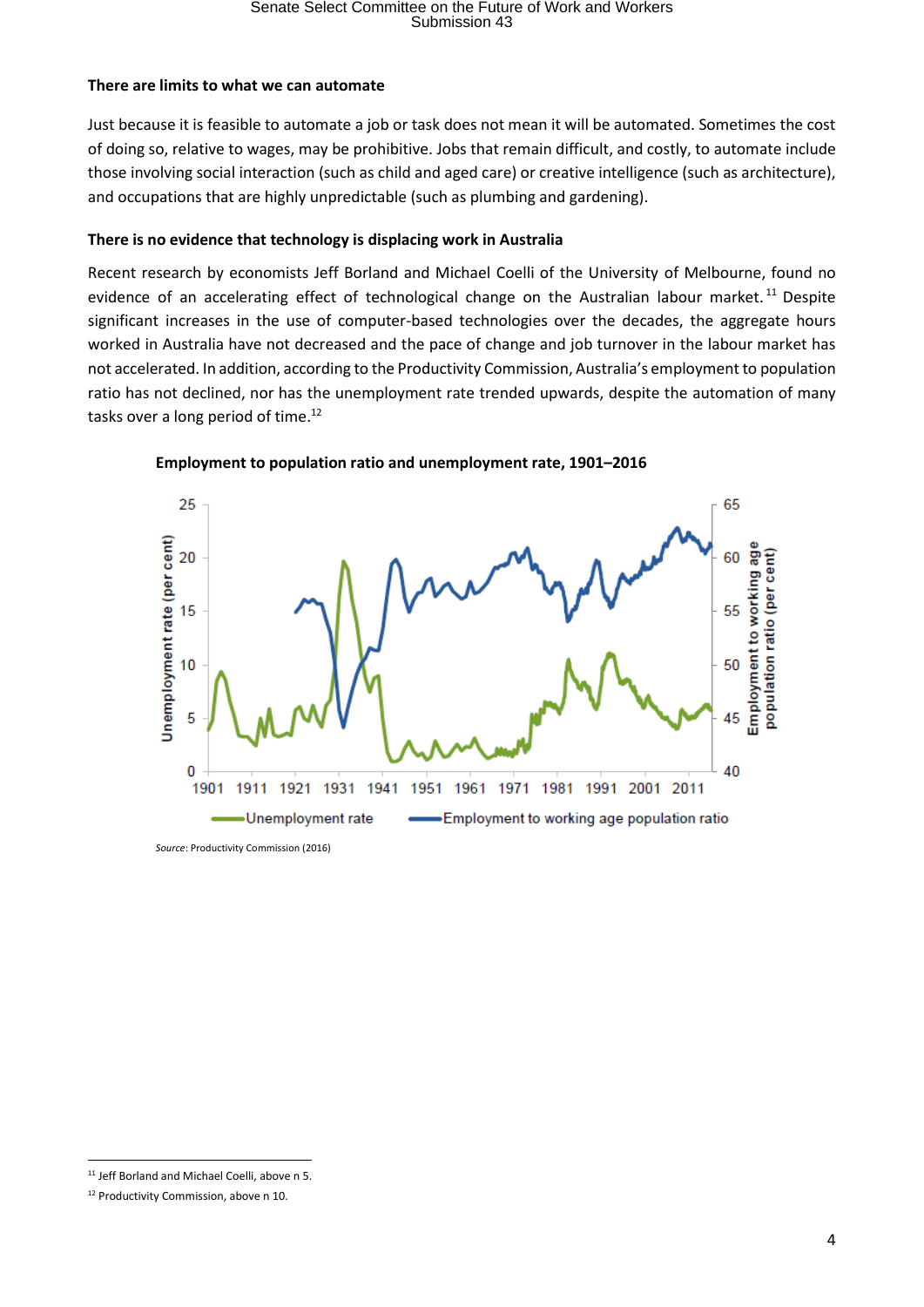## <span id="page-6-0"></span>**Automation will continue to change the nature of work**

Despite the debate and uncertainty about the scale and type of impact automation will have on employment, there is little doubt among economists that automation will continue to change the nature of work. Dr Alexandra Heath, head of economic analysis at the Reserve Bank of Australia, found a noticeable decline in the share of people in Australia employed in routine manual jobs over recent decades (see chart). This can be explained, at least in part, by advances in automation technologies.<sup>13</sup>

Since the early 2000s, there has also been a steady decline in the proportion of people working in routine cognitive employment, such as bookkeeping and clerical work. One explanation for this, according to Dr Heath, is that the information technology (IT) revolution of the 1960s and 1970s exposed a new category of job to the possibility of automation. Technology has also made it possible for some routine cognitive jobs, such as those in call centres, to be done in other parts of the world where labour costs are lower.

In contrast to the decline of routine work, nonroutine manual and non-routine cognitive employment in Australia has steadily grown. These jobs are less susceptible to automation because they may require creativity, managerial experience or a human presence. The fastest growing non-routine jobs are in the services industries (see chart), in particular in the health care and social assistance sector.

The changing skills distribution in the labour market is sometimes described as 'job polarisation', where the share of middle-skilled jobs (such as those in manufacturing) are declining compared with increases in the share of low-skilled and high-skilled jobs. There are concerns that a continuation of this trend,

1

**Employment by skill type, per cent of total**





which has occurred in many advanced economies, will result in a 'hollowing out' of the middle class. However, research by Jeff Borland and Michael Coelli, found such jobs polarisation in Australia primarily occurred in the 1980s and 1990s.<sup>14</sup>

<sup>&</sup>lt;sup>13</sup> Alexandra Heath, 'The Changing Nature of the Australian Workforce', speech to a CEDA Conference, Brisbane, 21 September 2016.

<sup>&</sup>lt;sup>14</sup> Jeff Borland and Michael Coelli, 'Job polarisation and earnings inequality in Australia', *Economic Record*, volume 92, issue 92, 2016.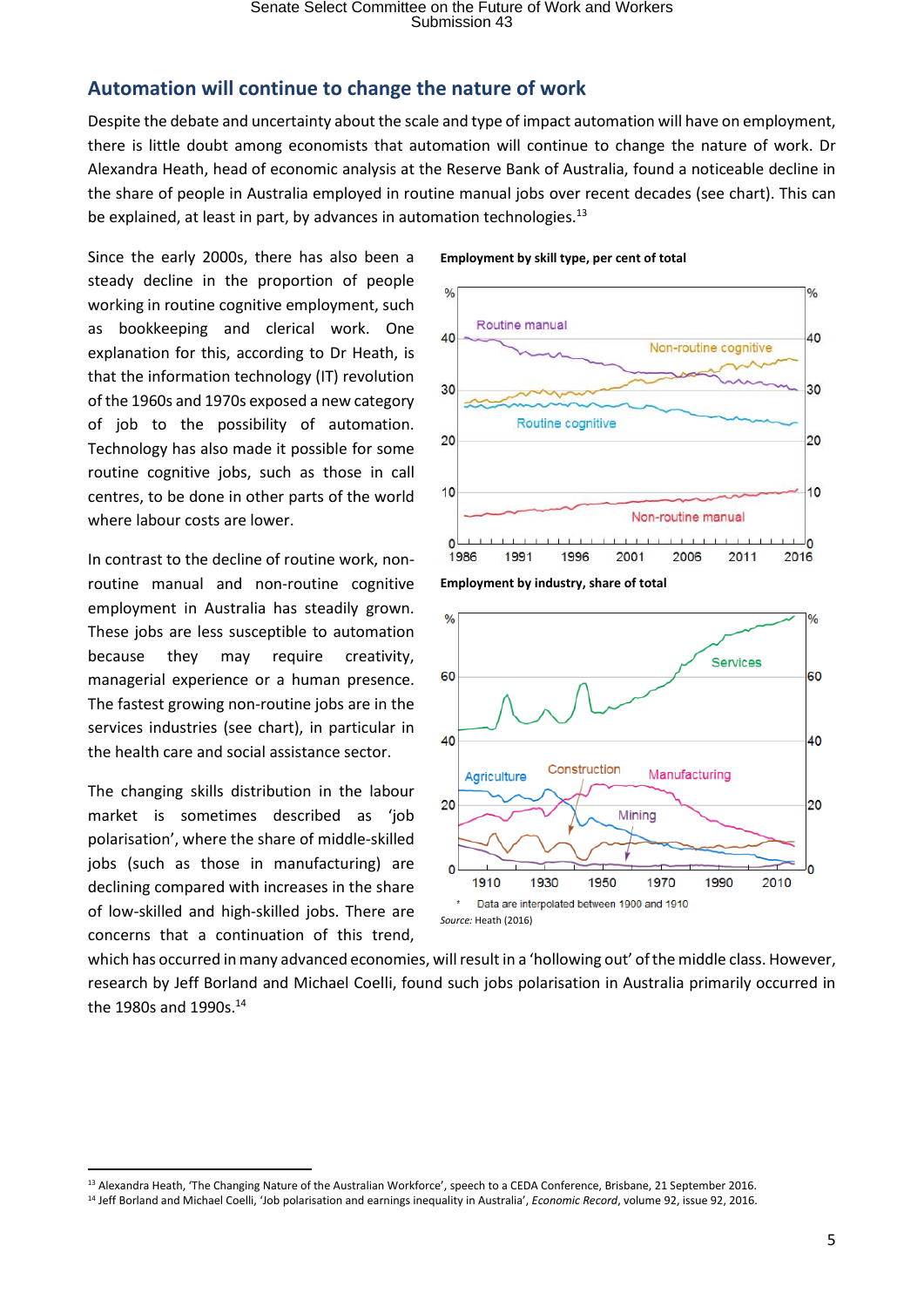## <span id="page-7-0"></span>**3. Work in the digital economy**

Advances in internet and mobile technologies, including the GPS-enabled smartphone, have improved the ways consumers and services are matched. Many Australians, for example, now use mobile apps for ondemand services, such as transportation or food delivery. These developments are often referred to as the 'gig economy', where jobs are broken down into short-term tasks or 'gigs' and generally undertaken by selfemployed independent contractors.

## <span id="page-7-1"></span>**Defining and measuring the gig economy**

There is no universally accepted definition of the gig economy, but it broadly describes a sector in which digital platforms facilitate transactions between buyers and sellers for a fee. Some facilitate the engagement of temporary self-employed labour (such as Airtasker) or the short-term rental of assets (such as Airbnb). A broader definition may also include platforms for selling goods (such as Ebay).

There is limited reliable data on the number of people using digital platforms to work or otherwise earn money in many countries. This is mainly because the gig economy remains ill-defined and does not fit easily into official labour statistics.

Government agencies in the United States have taken steps recently to better define and measure the gig economy. In June 2016, the United States Department of Commerce proposed a new definition for digital platforms, which it calls 'digital matching services'. These services are defined as those that (1) facilitate peerto-peer transactions using digital platforms or mobile apps, (2) use user-based rating systems, (3) offer workers flexibility in determining their hours, and (4) place responsibility on workers to provide whatever tools or assets are necessary to accomplish their work.<sup>15</sup> In May 2017, the United States Bureau of Labour Statistics conducted an updated labour market survey which included questions designed to capture work in the gig economy, the results of which will be released in early 2018.<sup>16</sup>

Despite the limitations, the available data suggests the gig economy has not changed the shape of the Australian labour market. Self-employed independent contractors make up less than nine per cent of the workforce in Australia, a figure that has not significantly changed for many years (see chart on the following page). Independent researchers also suggest the number of workers in the gig economy is very small. In September 2017, Australia's peak superannuation body, the Association of Superannuation Funds of Australia, estimated approximately 100,000 people (or 0.8 per cent of the workforce) use digital platforms to obtain work on a regular basis.<sup>17</sup> This appears consistent with earlier research in the United States, which found 0.5 per cent of workers in that country worked though digital platforms in late 2015.<sup>18</sup>

However, surveys in other countries detect a larger gig workforce. In the United Kingdom, for example, research to inform a government-commissioned review into modern working practices found approximately four per cent of the workforce participated in the gig economy in December 2016.<sup>19</sup> A high proportion of

<sup>1</sup> <sup>15</sup> Rudy Teles, *Digital Matching Firms: A New Definition in the "Sharing Economy" Space*, United States Department of Commerce, Economics and Statistics Administration, Office of the Chief Economist, June 2016.

<sup>&</sup>lt;sup>16</sup> Michael Horrigan, 'Measuring the "Gig" economy', United States Bureau of Labour Statistics, presentation to meeting of Group of Experts on Measuring Quality of Employment, October 2017.

<sup>17</sup> Andrew Craston, *Superannuation and the Changing Nature of Work: Discussion paper*, Association of Superannuation Funds of Australia, September 2017.

<sup>18</sup> Lawrence Katz and Alan Krueger, *The rise and nature of alternative work arrangements in the United States, 1995–2015*, March 2016.

<sup>19</sup> Matthew Taylor, *Good work: the Taylor review of modern working practices*, United Kingdom Department for Business, Energy and Industrial Strategy, July 2017, p 25.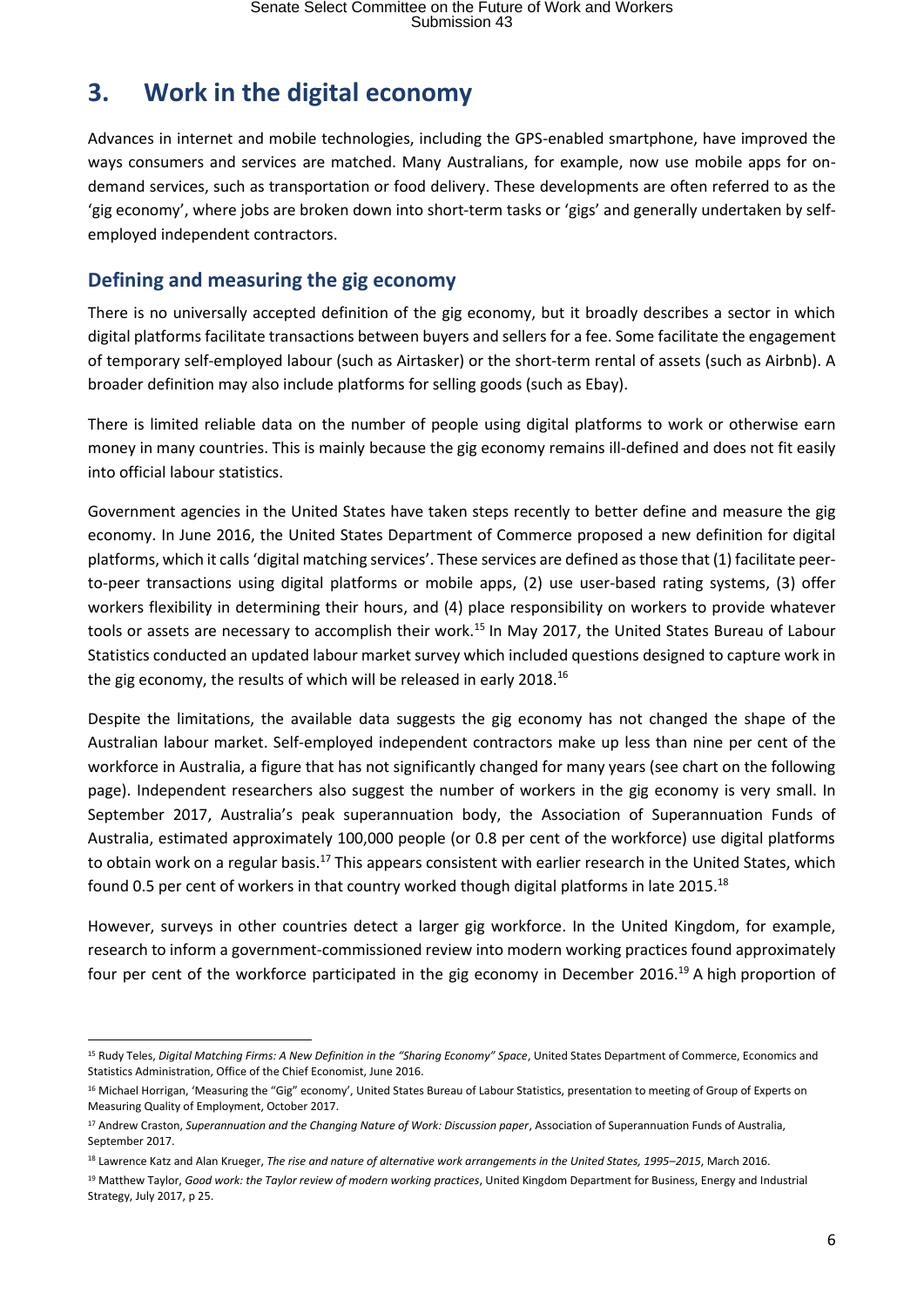these workers (58 per cent) were permanent employees, reflecting earlier research in the United States that found people often supplement their income through the gig economy.<sup>20</sup>



**Stability in the forms of work in Australia, 2012–2016** 

Sources: Australian Bureau of Statistics (ABS) 2014, Forms of Employment, Australia, November 2013, Cat. No. 6359, released May 7, 2014; ABS 2016, Characteristics of Employment, Australia, August 2016, Cat. No. 6333, released May 22, 2017

#### <span id="page-8-0"></span>**Opportunities and challenges**

Although still in its infancy, the gig economy's potential growth presents both opportunities and challenges. According to the Productivity Commission, opportunities include potential improvements in productivity by allowing businesses to more accurately match and scale resources to their needs.<sup>21</sup> People can also benefit, as digital platforms offer flexibility of when and how many hours to work, as well as a means of earning additional income. According to the Grattan Institute, there is evidence digital platforms are boosting employment and income for those on the 'fringe' of the labour market (such as those who are unemployed or underemployed due to age or ill-health), and putting to use many unused homes and other assets.<sup>22</sup>

However, there are also challenges. Many people value the security of traditional employer-employee arrangements over the flexible and short-term nature of 'gig work'. There is also uncertainty about the legal status of some workers in the gig economy (both in Australia and overseas), most of whom are classified by digital platforms as independent contractors rather than employees. The distinction is important because employees receive entitlements and protections that independent contractors do not. In Australia, these include the minimum wage, paid leave (or a loading to compensate for the lack of paid leave if they are a casual employee) and compulsory superannuation contributions (provided that they earn more than \$450 per month).

Some working arrangements in the gig economy may constitute 'sham contracting', the practice of misclassifying employees as independent contractors. Some employers deliberately use sham contracting to avoid paying employee entitlements, however, this is unlawful under the *Fair Work Act 2009* and the Fair Work Ombudsman will address instances of sham contracting when they are brought to its attention.

<sup>1</sup> <sup>20</sup> McKinsey Global Institute, *Independent Work: Choice, Necessity, and the Gig Economy*, October 2016, p 32.

<sup>&</sup>lt;sup>21</sup> Productivity Commission, above n 10, p 76.

<sup>&</sup>lt;sup>22</sup> Jim Minifie, 'Peer-to-peer pressure: Policy for the sharing economy', Grattan Institute, April 2016, p 1.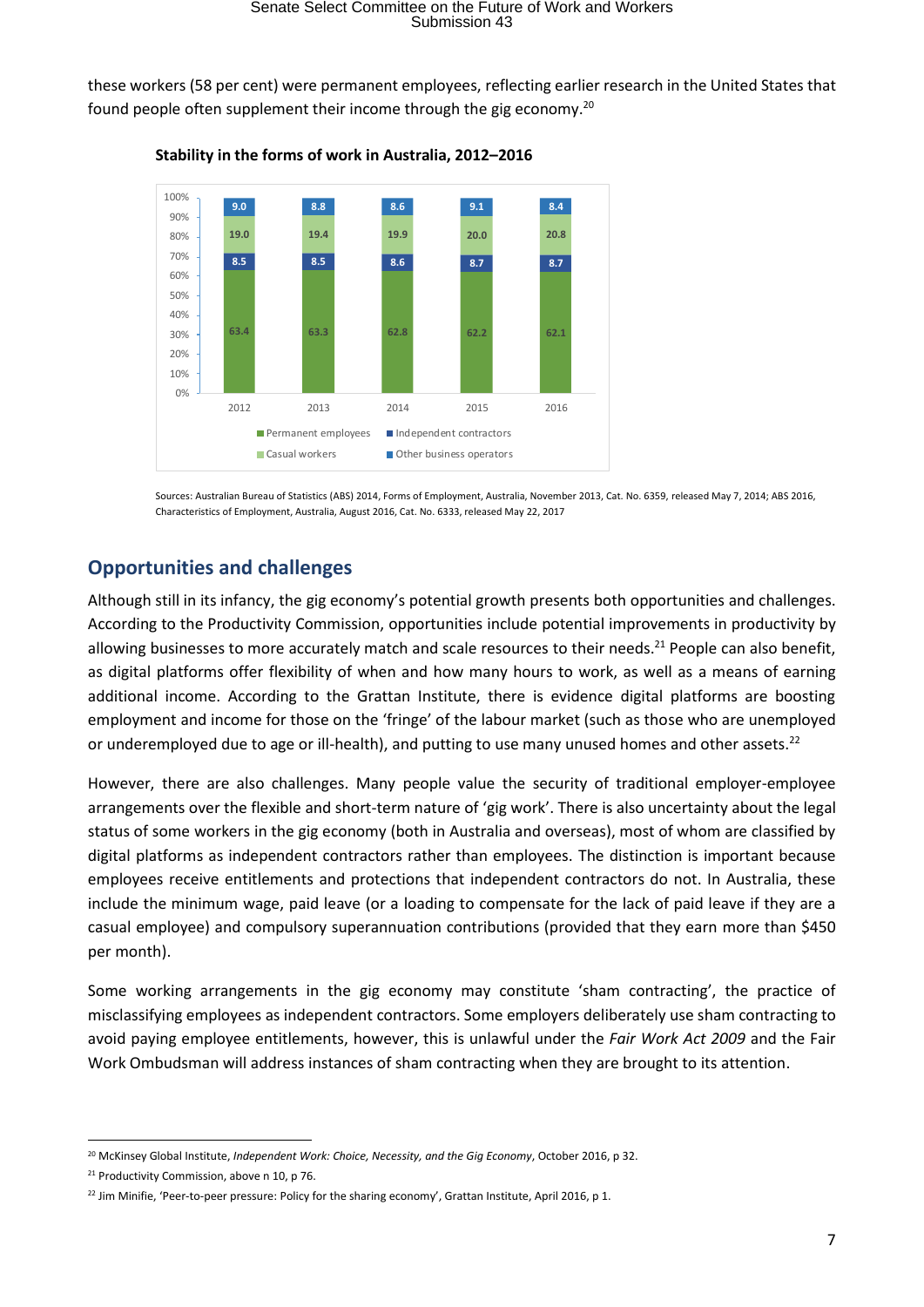# <span id="page-9-0"></span>**4. The employment outlook for the next five years**

The Department projects total employment in Australia will increase by 948,400 (or 7.8 per cent) over the five years to May 2022. The projections are based on June 2017 Labour Force Survey (LFS) data for total employment, as well as May 2017 LFS industry employment data (latest available) and the forecasted and projected total employment growth rates published in the 2017–18 Budget. The Department projects:

- Employment will increase in 16 of the 19 broad industries over the five years to May 2022, but will decline in **Manufacturing; Electricity, Gas, Water and Waste Services; and Agriculture, Forestry and Fishing**
- The long-term structural shift in employment towards services industries will continue over the coming five years. **Health Care and Social Assistance** is projected to make the largest contribution to employment growth (increasing by 250,500), followed by **Professional, Scientific and Technical Services**  (126,400), **Construction** (120,700) and **Education and Training** (116,200). Together, these four industries are projected to provide 61.5 per cent of total employment growth over the five years to May 2022.



#### **Share of projected employment growth, by industry, five years to May 2022**

Note: 'Other' consists of: Financial and Insurance Services; Arts and Recreation Services; Rental, Hiring and Real Estate Services; Other Services; Information Media and Telecommunications; Mining; and Wholesale Trade. Agriculture, Forestry and Fishing; Electricity, Gas, Water and Waste Services; and Manufacturing are excluded from the chart as they are not projected to grow over the five years to May 2022.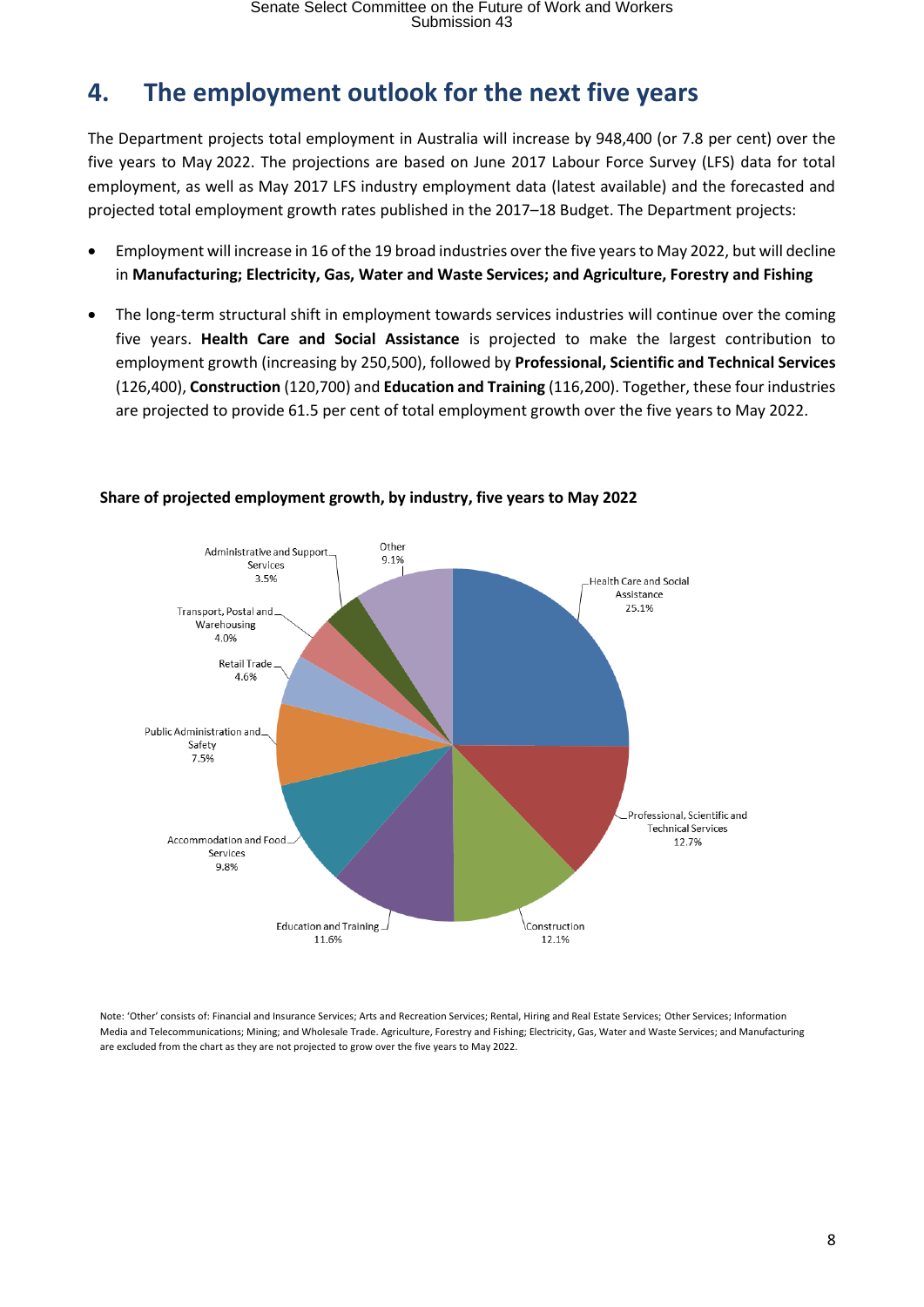## <span id="page-10-0"></span>**Industry projections—five years to May 2022**

|                                                 | Projected employment growth - |        |  |
|-------------------------------------------------|-------------------------------|--------|--|
| <b>Industry</b>                                 | five years to May 2022        |        |  |
|                                                 | (1000)                        | (%)    |  |
| Agriculture, Forestry and Fishing               | $-2.4$                        | $-0.8$ |  |
| <b>Mining</b>                                   | 5.6                           | 2.4    |  |
| Manufacturing                                   | $-38.3$                       | $-4.2$ |  |
| Electricity, Gas, Water and Waste Services      | $-9.0$                        | $-7.0$ |  |
| Construction                                    | 120.7                         | 10.9   |  |
| <b>Wholesale Trade</b>                          | 1.9                           | 0.5    |  |
| <b>Retail Trade</b>                             | 45.6                          | 3.7    |  |
| <b>Accommodation and Food Services</b>          | 97.6                          | 11.2   |  |
| Transport, Postal and Warehousing               | 40.3                          | 6.5    |  |
| Information Media and Telecommunications        | 6.9                           | 3.3    |  |
| <b>Financial and Insurance Services</b>         | 24.6                          | 5.6    |  |
| Rental, Hiring and Real Estate Services         | 18.0                          | 8.5    |  |
| Professional, Scientific and Technical Services | 126.4                         | 12.5   |  |
| Administrative and Support Services             | 34.9                          | 8.4    |  |
| Public Administration and Safety                | 75.0                          | 9.3    |  |
| <b>Education and Training</b>                   | 116.2                         | 12.0   |  |
| <b>Health Care and Social Assistance</b>        | 250.5                         | 16.1   |  |
| <b>Arts and Recreation Services</b>             | 21.4                          | 9.9    |  |
| <b>Other Services</b>                           | 12.3                          | 2.5    |  |
| <b>All Industries</b>                           | 948.4                         | 7.8    |  |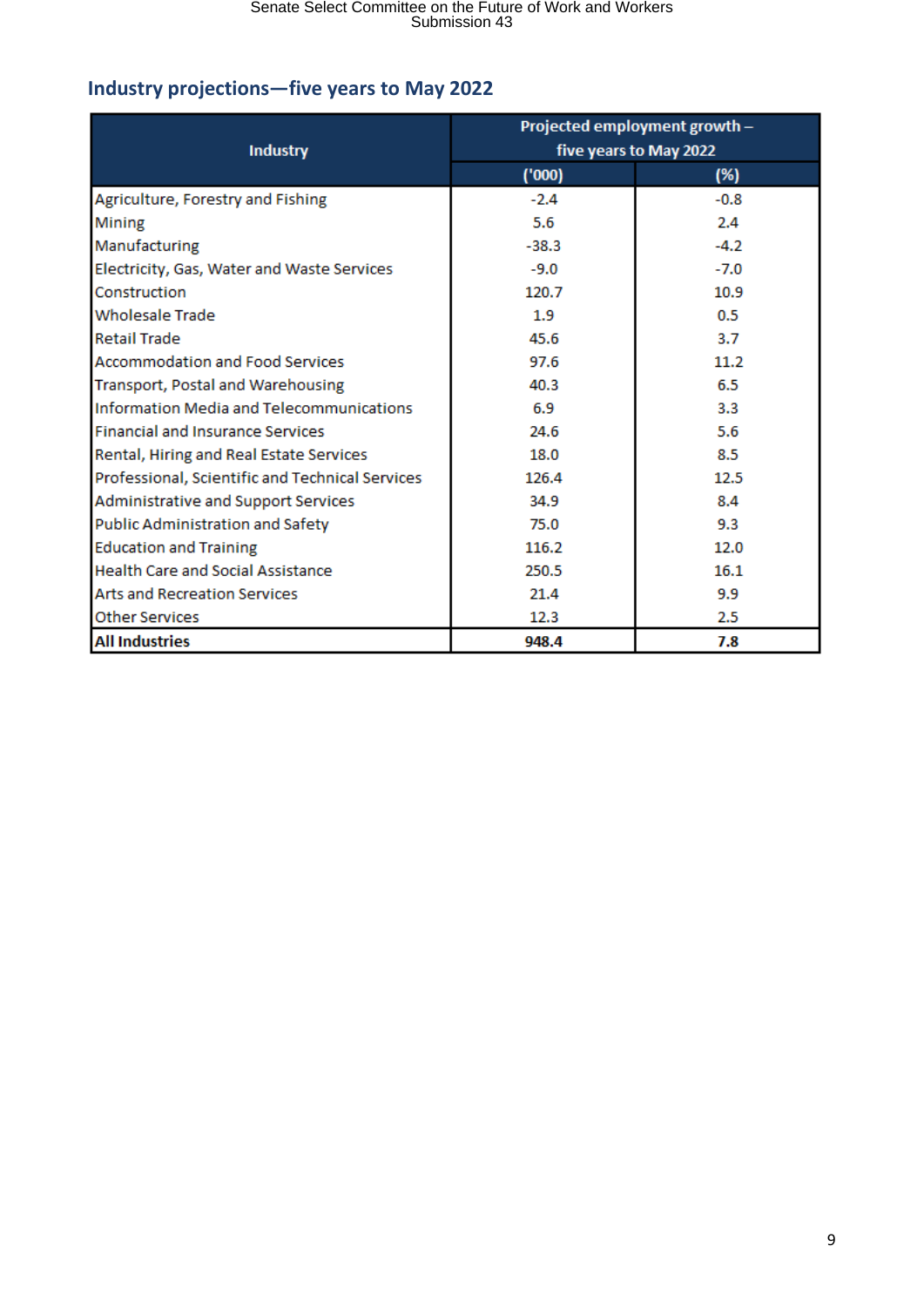## <span id="page-11-0"></span>**Selected industry commentary**

 **Health Care and Social Assistance** has been the primary provider of new jobs in the Australian labour market since the 1990s, and this is expected to continue. Over the next five years, employment in this industry is projected to increase by 250,500 (or 16.1 per cent). Factors contributing to this strong projected growth include the full implementation of the National Disability Insurance Scheme (scheduled for 2019–20), Australia's ageing population, and increasing demand for child care and home-based care services.



- Employment in **Professional, Scientific and Technical Services** is projected to increase by 126,400 (or 12.5 per cent) over the five years to May 2022, the second largest increase of any industry. The projected high rate of employment growth in the industry reflects ongoing strength in demand for the services of qualified and highly educated workers throughout the economy.
	- $\circ$  Employment is expected to grow particularly strongly in the Computer System Design and Related Services sector, which is projected to grow by 54,200 (or 24.6 per cent) after having grown by 83.9 per cent over the past 10 years to its current employment level of 220,200.
	- o Employment growth in Architectural, Engineering and Technical Services and Legal and Accounting Services is expected to moderate compared with the past five years. However, these sectors are still expected to make major contributions to the industry's employment growth, with employment projected to grow by 26,600 in the Architectural, Engineering and Technical Services sector and by 18,500 in the Legal and Accounting Services sector. Trade-exposed firms are expected to be favoured by the Australian dollar remaining at levels similar to 2016.
- **Construction** industry employment is projected to grow by 120,700 (or 10.9 per cent) over the five years to May 2022. Residential Construction employment is expected to grow at a slower pace than it has during the past five years, and be more in line with population growth. Significant infrastructure investment is expected to underpin employment growth in the Engineering Construction sector, now the unwinding of the mining boom is almost complete.
- Employment in **Education and Training** is projected to increase by 116,200 (or 12.0 per cent) over the five years to May 2022. This is expected to be supported by growth in the school aged population, continued strength in the International Education sector, growing demand for adult and community education and continuing growth in part-time workers and non-teaching staff in the industry.
- Solid employment growth of 97,600 (or 11.2 per cent) is projected for **Accommodation and Food Services** over the five years to May 2022. This is supported by a burgeoning Australian café culture and improvements in both domestic and international tourism, as a result of the lower Australian dollar and expanding middle class in Asia.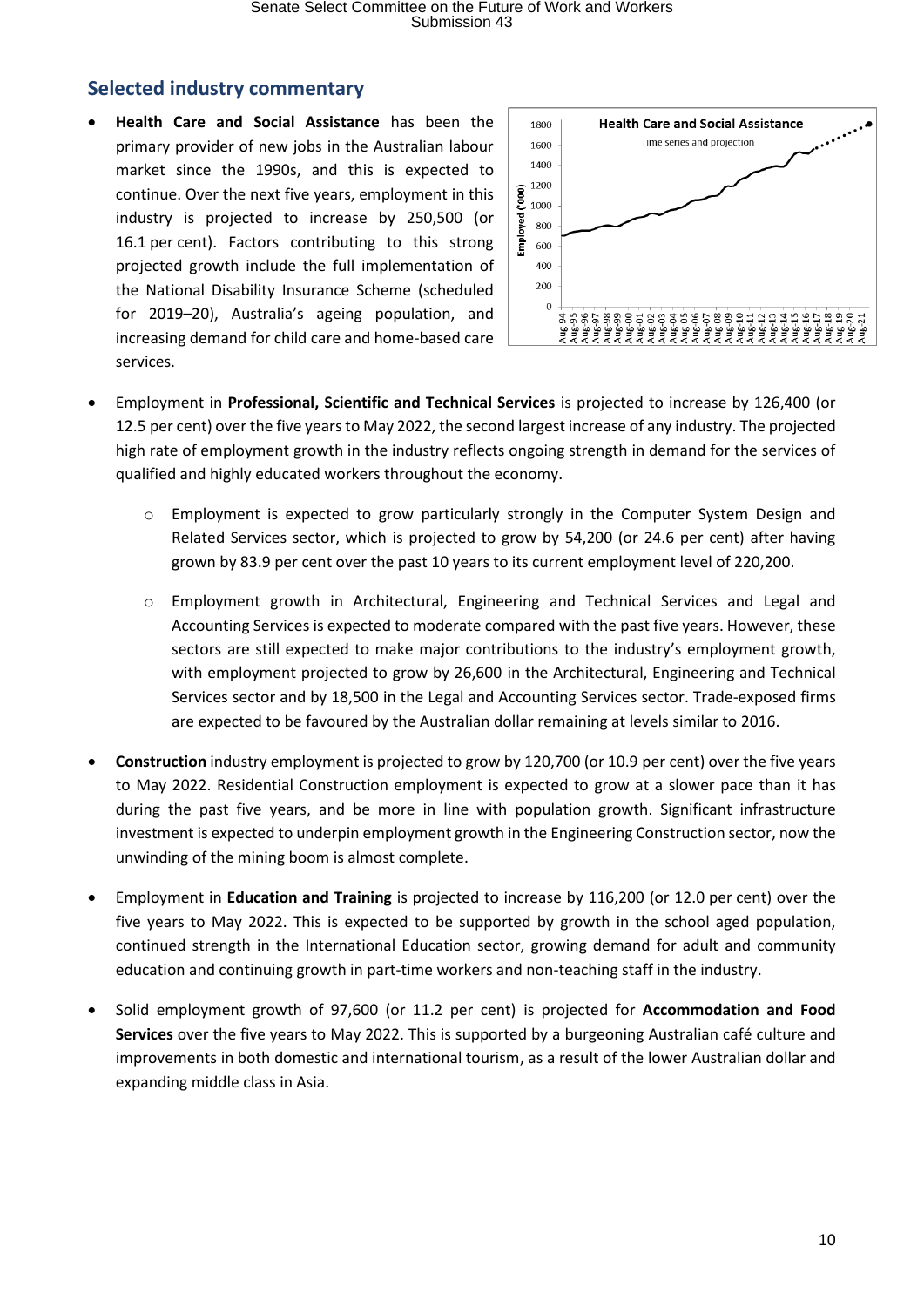- **Retail Trade** employment is projected to grow by 45,600 (or 3.7 per cent). The two main factors inhibiting employment growth in the Retail Trade industry, compared with the pre-GFC period, are relatively slow discretionary consumer spending growth and more intense domestic and international competition. This has forced retailers to reduce staff-to-revenue ratios to lower costs.
	- $\circ$  Population growth is expected to sustain employment growth in some sectors of the Retail Trade industry, with employment in the Supermarket and Grocery Stores sector (a non-discretionary goods sector) projected to grow by 24,000 (or 8.1 per cent) over the five years to May 2022.
	- o In contrast, employment in the Department Stores sector, which is particularly dependent on growth in discretionary consumption and susceptible to online competition, is projected to fall by 6900 (or 8.9 per cent) over the five years to May 2022.
- Employment in **Mining** is projected to grow by 5600 (or 2.4 per cent) over the five years to May 2022. This is 37,500 (or 13.7 per cent) below the series high workforce of 274,300 in August 2012. The lower level of employment reflects the passing of the mining investment boom, with the transition eased by a favourable dollar and commodity prices. Employment growth in the industry is expected to be supported by increasing investment in exploration, particularly of gold, and increases in metal ore mine production from existing mines.
- The long-term decline in **Manufacturing**  employment is expected to continue, with employment in the industry projected to decline by 38,300 (or 4.2 per cent) over the five years to May 2022. The decline is expected to be driven, in part, by a fall in the Motor Vehicle and Motor Vehicle Part Manufacturing sector, reflecting the closure of the Toyota and Holden plants in 2017, and the closure of the Ford plant in 2016. While the lower Australian dollar should offer some support to the rest of the industry, there is a long-term trend of falling

Mining  $300$ Time series and projection  $250$ 200 Employed ('000) 150  $100$ 50  $\Omega$ ้ 00-<sup>ลู</sup>มห - 66-<sup>9</sup>m - 85 mm  $\mu_{g-02}$ **Aug-06** TD-ant 80-9m eo-<sup>gn</sup>k **Nug-10** Aug-01  $48 - 03$ ug-94 ug-05  $118 - 94$ 



employment in many sectors of the Manufacturing industry.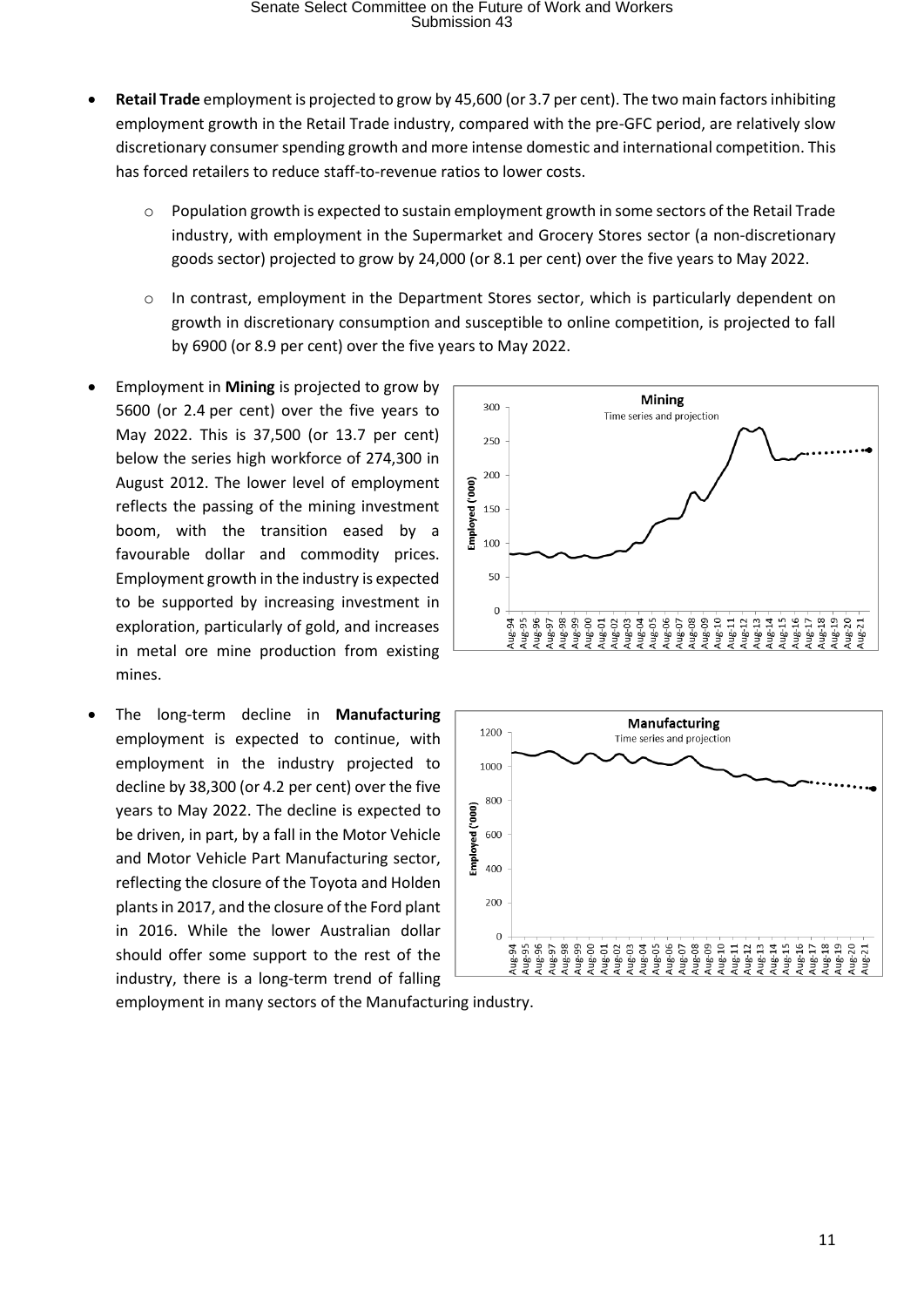### <span id="page-13-0"></span>**Skills commentary**

The demand for highly skilled workers has increased in Australia's transition to a services-based economy. This highlights the importance of education and qualifications for those in the workforce seeking career advancement and for labour market entrants wishing to improve their employment prospects. Advances in automation technologies will also require stronger and more continuous connections between skills training and work, a process often called 'lifelong learning'.

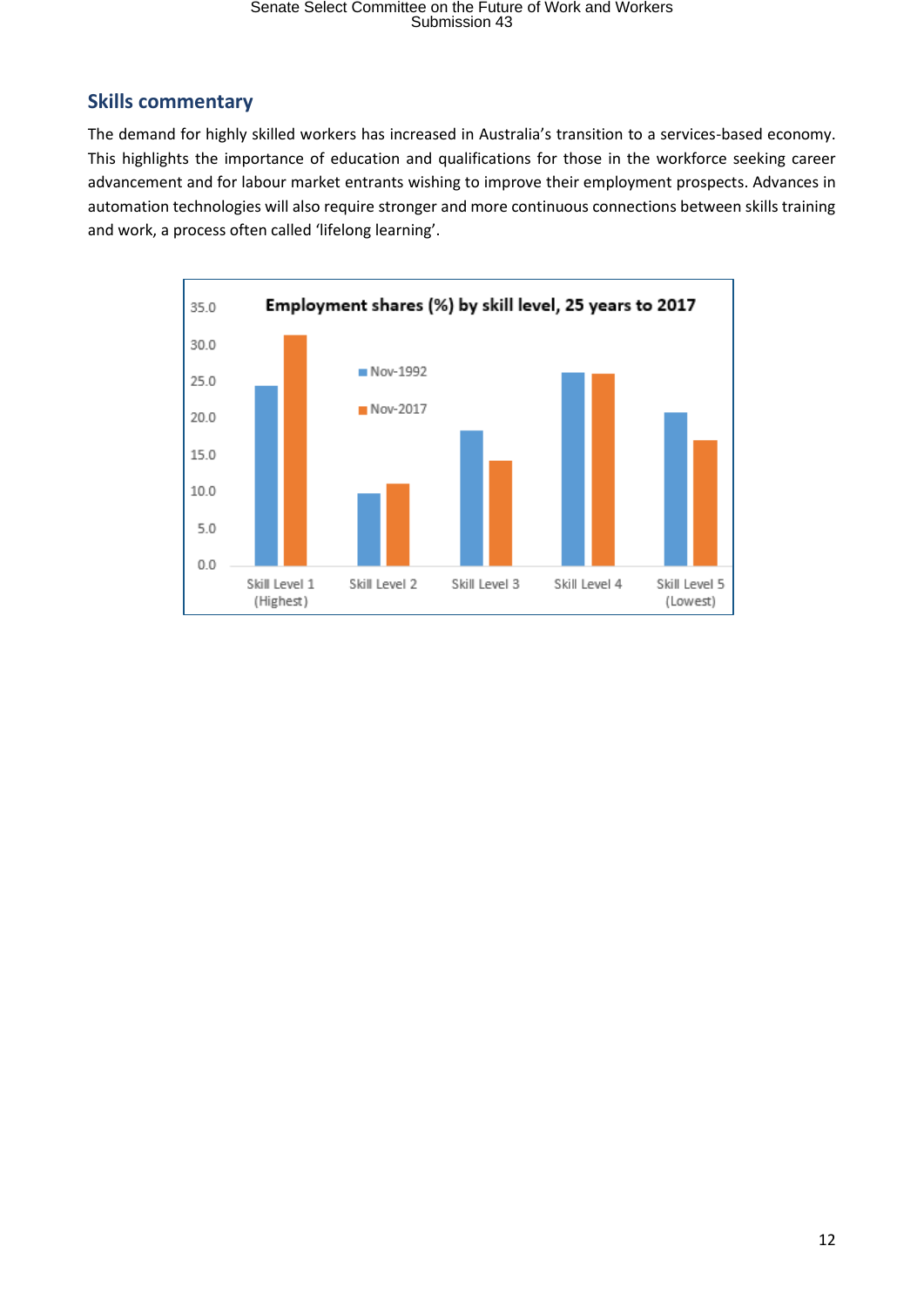# <span id="page-14-0"></span>**5. The future of work and its impact on regional Australia**

Technological change will continue to bring many benefits to regional areas. Australia's regional towns and centres are spread over wide geographical distances and, while this poses challenges for some regions in terms of physical connectivity, improved technology will bring solutions that significantly improve the overall connectivity of regions. As the Productivity Commission notes:

Australia's regions have enjoyed overall employment growth and improved social connections as technology is helping to bring people closer together (virtually, if not physically)— this will only improve further in the future. This has provided new opportunities for many regional towns and helped to cement their long-term viability and vitality'. 23

For example, improvements in technology may make it easier for regional workers to acquire new skills and knowledge through greater access to training and education opportunities. There will be new ways of working remotely and gig economy jobs will expand employment opportunities in regional areas beyond traditional employment. Greater virtual connectivity will help regional areas attract skilled labour. Developments such as 3D printing may, for example, help regional areas be competitive rather than relying freighting parts over long distances from urban or other areas. However, labour market disparity (across both regional and metropolitan areas) is always likely to exist irrespective of the underlying strength of the economy and labour market.

As noted by the Productivity Commission, Australia's regions have highly diverse characteristics, experiences, risks and opportunities. How successfully regional areas respond to technological change will ultimately depend on whether they are able to take advantage of available opportunities.<sup>24</sup> Technological change will affect every region differently in the future and some will need support to seize the associated opportunities. For example, regional communities with a narrower industry base, regions with a large 'single employer' and those with a large base of lower skilled workers, will face greater challenges and may need specific support to up-skill job seekers and ensure businesses have access to the skills they need to grow and benefit the local economy.

The Department provides labour market structural adjustment programs, on a case-by-case basis in exceptional circumstances, to assist retrenched workers to find new employment as quickly as possible. These programs have been set up in response to large-scale retrenchments, to provide retrenched workers with tailored assistance and access to intensive employment services. The Department also contracts employment facilitators in affected regions to provide a local point of contact and, in collaboration with jobactive providers, connect retrenched workers with training, job opportunities and other support. In addition, the recently announce[d Stronger Transitions](https://www.jobs.gov.au/stronger-transitions) package of assistance will be available from 1 July 2018 in five regions facing significant structural change. This will assist retrenched workers to find new jobs and take advantage of labour market opportunities across Australia.

Department research indicates 54 per cent of employers in regional areas believe technological advancement is significantly affecting their business. The vast majority of these employers (71 per cent) see technology advancement as an opportunity (for example, the internet is opening up new lucrative markets), while only 17 per cent see this as a challenge (for example, they cannot find technically able staff).<sup>25</sup>

**.** 

<sup>&</sup>lt;sup>23</sup> Productivity Commission, Transitioning Regional Economies, Study Report, 2017, p 4.

<sup>&</sup>lt;sup>24</sup> Productivity Commission, above n 23, p 64.

<sup>&</sup>lt;sup>25</sup> Department of Jobs and Small Business, Survey of Employer's Recruitment Experiences.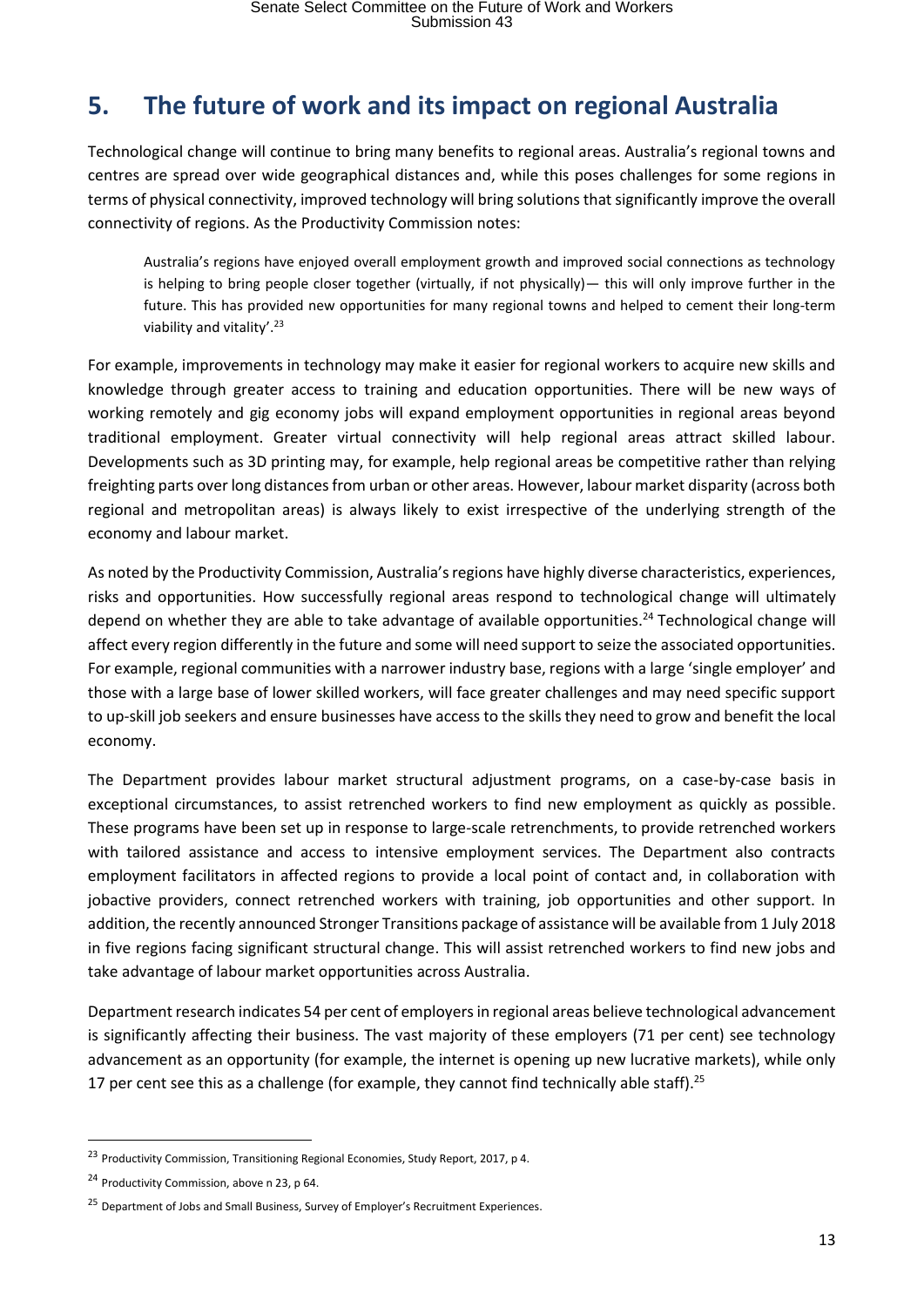Reflecting the positive outlook for regional Australia, the Department projects total employment in regional Australia will increase by 231,600 (or 6.1 per cent) over the five years to May 2022, with employment expected to increase in 15 of the 19 broad industries and remain steady in one. This compares with projected growth of 8.7 per cent for capital city regions of Australia.

- The shift towards services industries is projected to continue in regional Australia, with **Health Care and Social Assistance** projected to make the largest contribution to employment growth (increasing by 83,100 or 16.3 per cent). Much of the employment in this industry comprises non-routine work that is difficult to automate. Large employment increases are also expected in **Education and Training** (31,100 or 10.5 per cent), **Construction** (29,800 or 8.3 per cent) and **Accommodation and Food Services** (29,000 or 9.6 per cent). Together, these four industries are projected to provide 69.9 per cent of total employment growth in regional Australia over the five years to May 2022.
- In contrast, employment in regional Australia is projected to fall in **Manufacturing** (down by 8500 or 3.1 per cent), **Electricity, Gas, Water and Waste Services** (4800 or 9.5 per cent) and **Agriculture, Forestry and Fishing** (2700 or 1.1 per cent). However, for every one of the jobs expected to be lost in these industries, many more will be created in other industries.
	- o The lower Australian dollar is expected to support parts of the Manufacturing industry, however, the long-term trend of falling employment in many sectors of the industry is expected to continue.
	- $\circ$  Some regions are expected to grow total employment strongly despite their exposure to the Manufacturing industry. For example, employment in Geelong is projected to grow by 12,400 (or 9.4 per cent) over the five years to May 2022 despite an expected fall in Manufacturing employment of 1200 (or 12.1 per cent). Increases in Health Care and Social Assistance, Construction and Public Administration and Safety are expected to drive employment growth in this region.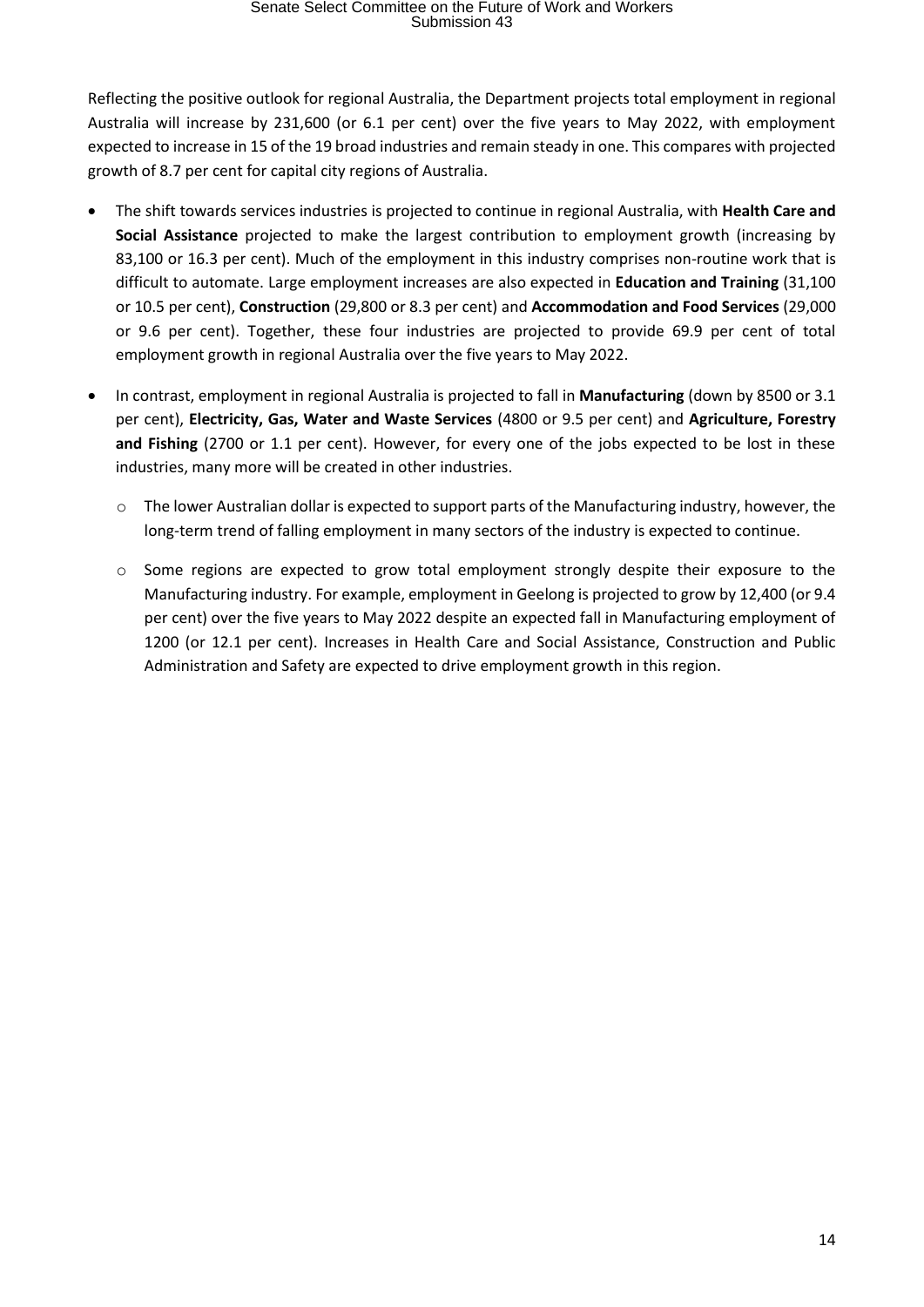# <span id="page-16-0"></span>**6. International institutions and the future of work**

Key international institutions have the future of work high on their agendas.

#### <span id="page-16-1"></span>**The OECD, G20 and the work of some countries**

In its 2017 Ministerial Council Declaration, the OECD recognised that digitalisation, automation, artificial intelligence and other technological advances will lead to change, altering the nature of work and the functioning of labour markets. In this context, the OECD calls for economies to adopt policies that support skills, innovation, long-term investment and inclusive growth. OECD projects are analysing:

- the impacts of digitalisation and broad technological change
- evolving working conditions and employment relationships
- international economic linkages
- the challenges the Future of Work poses for labour market institutions and social protection systems.

The Group of Twenty (G20) is also actively considering themes of digitalisation, demographic change and globalisation. At the Labour and Employment Ministerial Meeting in May 2017, the G20 agreed on priorities concerning the future of work, with an emphasis on:

- strengthening skills development and adaptation throughout the working life
- modernising social protection
- encouraging social dialogue and adaptation at the workplace level
- harnessing the opportunities of structural change for new and better jobs, including with displaced workers in vulnerable regions.

These priorities form part of the G20's multi-year agenda, building on policy commitments in specific areas such as entrepreneurship and public employment services that would better meet current and future needs.

Developed and emerging countries and international forums, including the Asia Pacific Economic Cooperation (APEC) forum, value the importance of exchanging policy practices in the context of the future of work challenges. At a national level, the Danish Government has established the 'Disruption Council' to embrace future opportunities and respond to challenges. The Council consists of members from trade unions, employer organisations, entrepreneurs, experts, CEOs, ministers and young people. It facilitates policy discussions on future skills, free trade, international partnerships, new business models, technology and lifelong learning. As a further example, Singapore has established the 'WorldSkills Council' to oversee WorldSkills Singapore. This initiative provides an opportunity for Singaporeans to develop their full potential through skills acquisition and lifelong learning, together with ensuring workers' skills remain relevant.